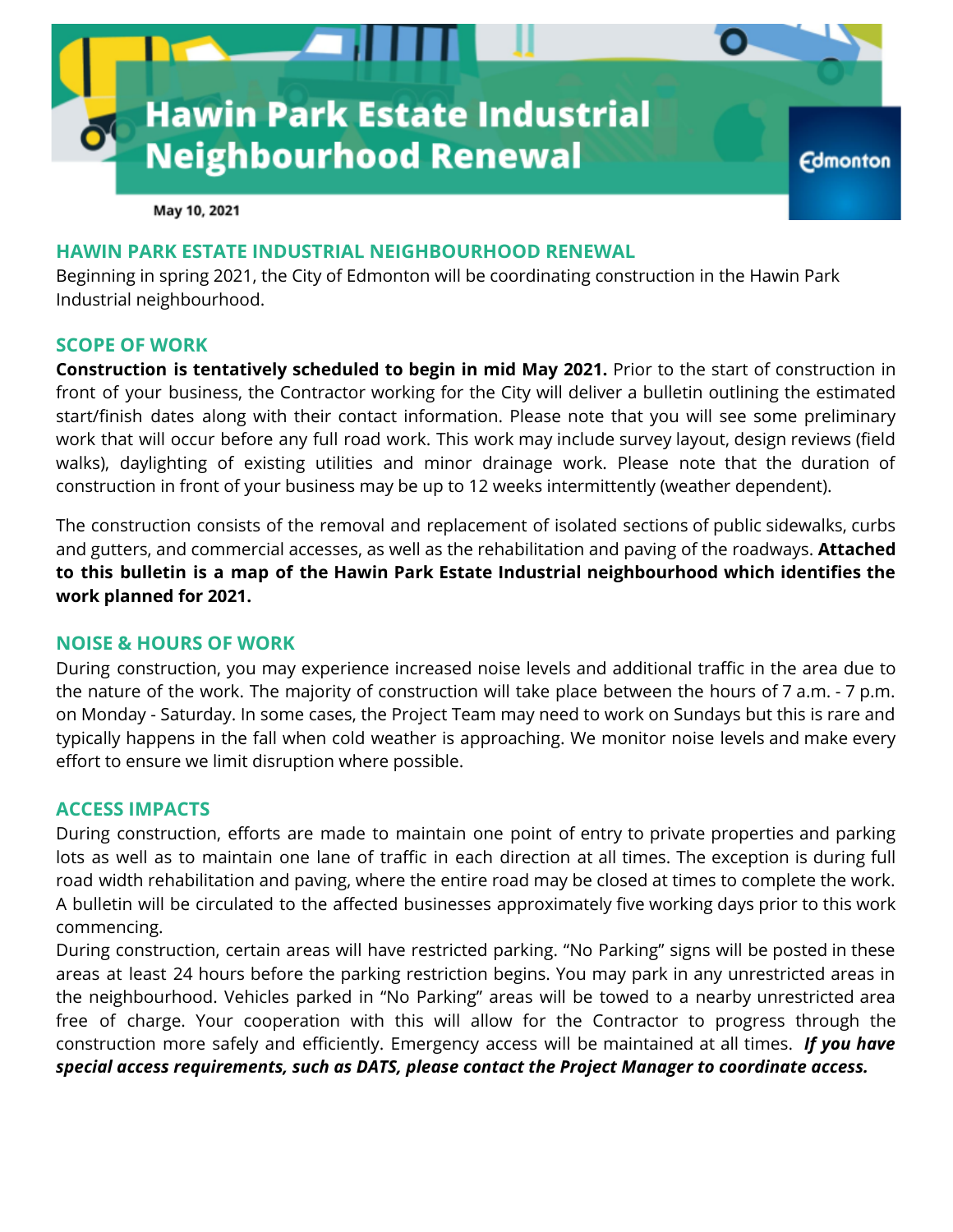# **HAWIN PARK ESTATE INDUSTRIAL NEIGHBORHOOD RENEWAL**

#### **LANDSCAPING IMPACTS**

As part of the construction process, some re-landscaping work will be necessary. **Please mark all underground sprinkler systems to avoid damage during construction**. If you have questions on whether your landscaping will be impacted please reach out to the Project Manager.

#### **CANADA POST IMPACTS**

During construction, Canada Post may choose to temporarily suspend mail delivery as a result of ongoing construction. This is rare but should this occur, you should receive a notice of temporary suspension with information about which depot your mail will be at, and how you can claim it. If you are not receiving your mail but have not received a suspension notification, please call Canada Post customer service at 1-800-267-1177.

For information about what to expect during construction please contact the City Project Manager:

### Mr. Felix Lam, P. Eng. Phone: 780-944-7695 felix.lam@edmonton.ca

City Of Edmonton- Building Great Neighbourhoods